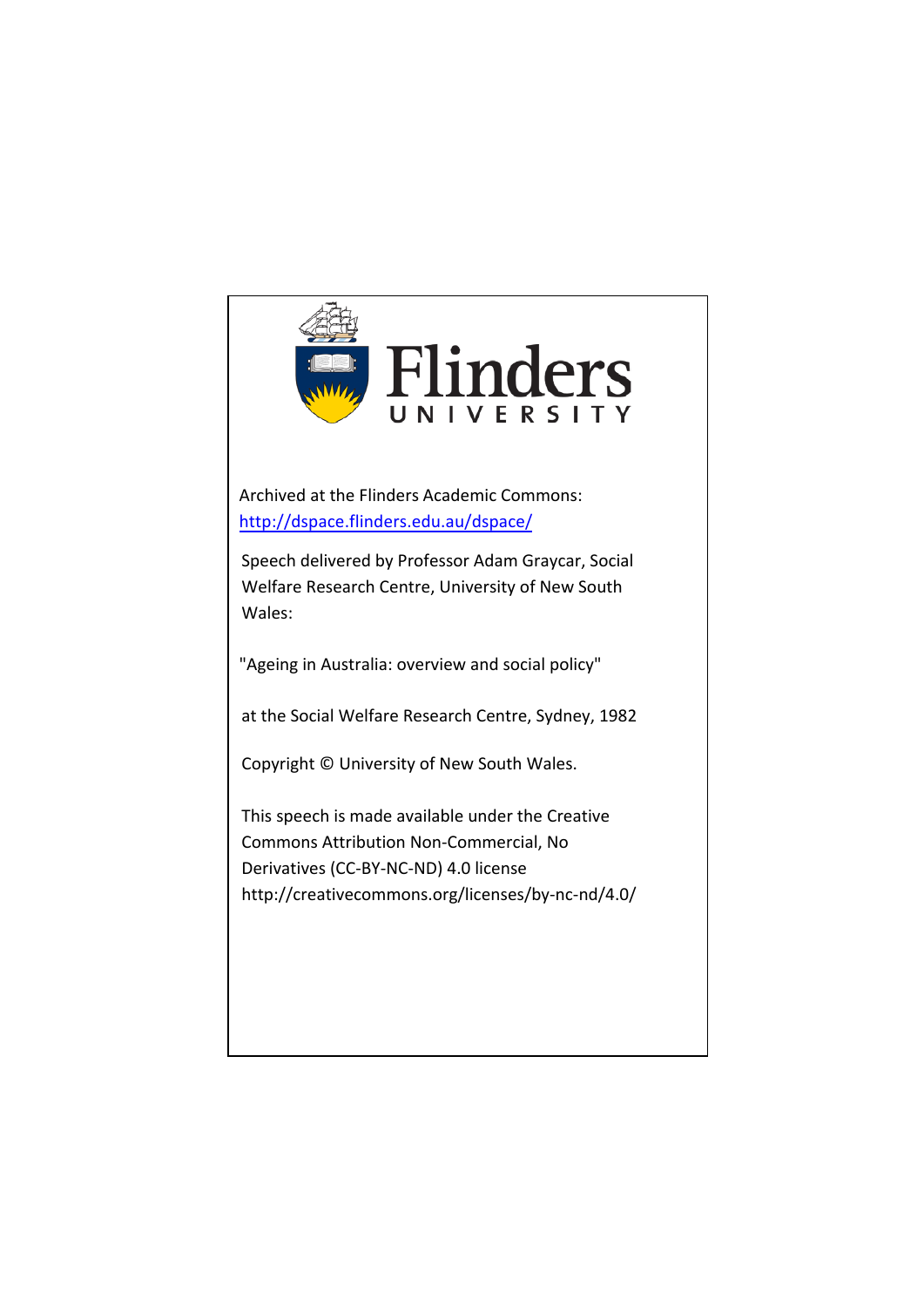## AGEING IN AUSTRALIA OVERVIEW AND SOCIAL POLICY by Adam Graycar

## **Adam Graycar**

Between July 1, 1980 and June 30,1981, 111,220 Australians turned 65 - that is 305 per day. Approximately 73,000 people over 65 died in the same period, that is 200 per day. Thus our "aged" population increased by around 38,000 in the year or by 105 per day. When translated into goods and services and social facilities and supports, this warrants careful policy attention. Elderly people require a wide range of supports, especially income support, health services, housing support and social services. Public resources which are allocated are substantial, yet the range of incomes, access to services and housing situation of elderly people is probably wider than for any other population category.

While demographers argue about the extent to which the population is ageing, and about dependency ratios in years to come, the key issue is really why ageing is seen as a problem in the first place. In the second place, the question of for whom is. it a problem must be raised; and third, what interventions are appropriate to deal with the situation.

Ageing is seen as a problem because a situation of dependency can be identified. In earlier times when life expectancy was lower and the proportion of older people smaller, it was regarded as quite an achievement to have survived to old age, and status and prestige were accordingly granted. To-day, with one in ten over sixty five and the prospect of one in seven over sixty five within two generations, prestige is diminished and novelty value has disappeared. The older person's reputation as a repository of knowledge and fount of wisdom has been eroded by modern education and technology. The Henderson Report found that before housing costs were taken into account, almost one quarter of elderly income units were "very poor". (The high rate of home ownership among elderly people reduces this proportion to about 8%, but this still represents many tens of thousands of people falling below Henderson's very stringent line).

About 65% of those over 65 are under 75, that is most elderly people are of an age where people are usually physically healthy and mentally alert. Their main problems relate to adjusting to retirement, and in most cases the associated income reduction. Income maintenance and preventive health

 $- 3 -$ 

1982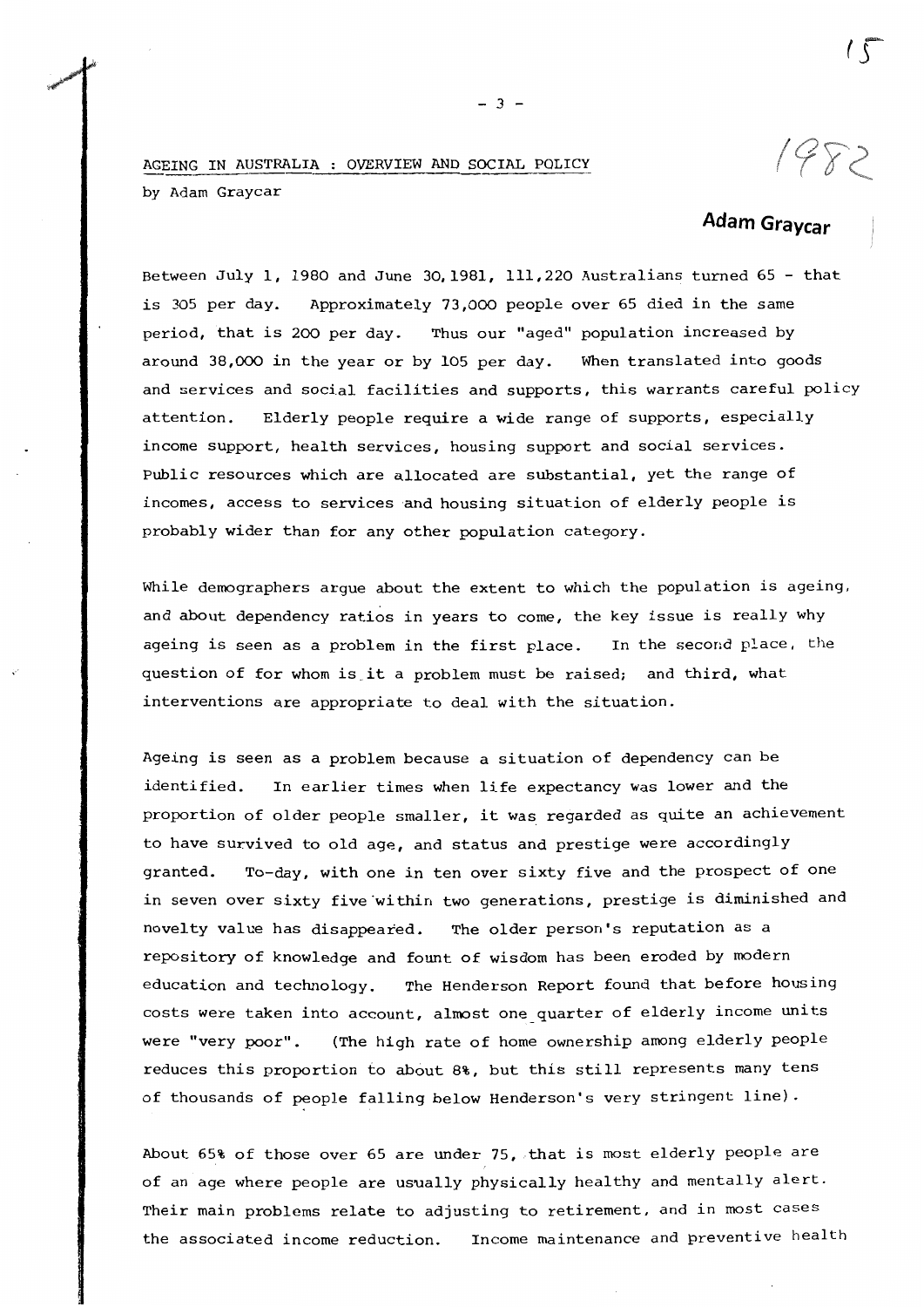services are of great importance. 35% of people over 65 are over 75, and thus of an age where most people need more than average levels of support from the community. In addition to economic and social dependencies, physical limitations and disabilities become part of the lives of many people.

Ageing therefore can be seen as a problem if transitional periods are used as a means of creating, for elderly people, and for the society they live in, a situation of exclusion from the mainstream of life. To maintain high rates of inclusion requires a substantial public intervention, and of course there is a price to be paid. If we turn to the second question, for whom is ageing a problem, we can identify three parties whose situations are affected. This is not to say that ageing actually is a problem for all concerned. First of all there are the elderly people who are excluded from the mainstream of life; second there are the relatives who may find themselves in time consuming and expense producing caring arrangements; third there are taxpayers and politicians who maintain that elderly people cost too much.

 $\left| \right|$ I

*I* 

Our third question, what interventions are appropriate to deal with the situation, is primarily a political question. There has been no shortage of political controversy lately about the degree to which government should provide support to elderly people. Arguments about whether age pensions should be provided on a universal basis, whether elderly people should receive health care and housing support at less than market rates are perpetually in the political arena. Age pensions, for example, are paid to women over 60 and men over 65 - almost 1.4 million people (including 30,000 who receive wife's allowance). This is about three quarters of the population in the eligible age groups. The cash cost is around  $$4.5$  billion per annum slightly under half of the social security budget and about 11% of the whole of the Commonwealth Government's budget. In addition there are expenditures on social, housing and health services.

As the rate of economic growth slows down, competition for resources becomes more fierce and the legitimacy of the "non productive" sector is increasingly questioned. Accepted.and potential interventions come under greater scrutiny and the politics of backlash is evident amidst arguments about "responsible government spending", "excessive taxation", "system overload", "family responsibility" and so on.' One long running argument is to suggest that the government is replacing the family as a primary care agent. To rectify this situation and to save public funds, one solution offered is a

 $- 4 -$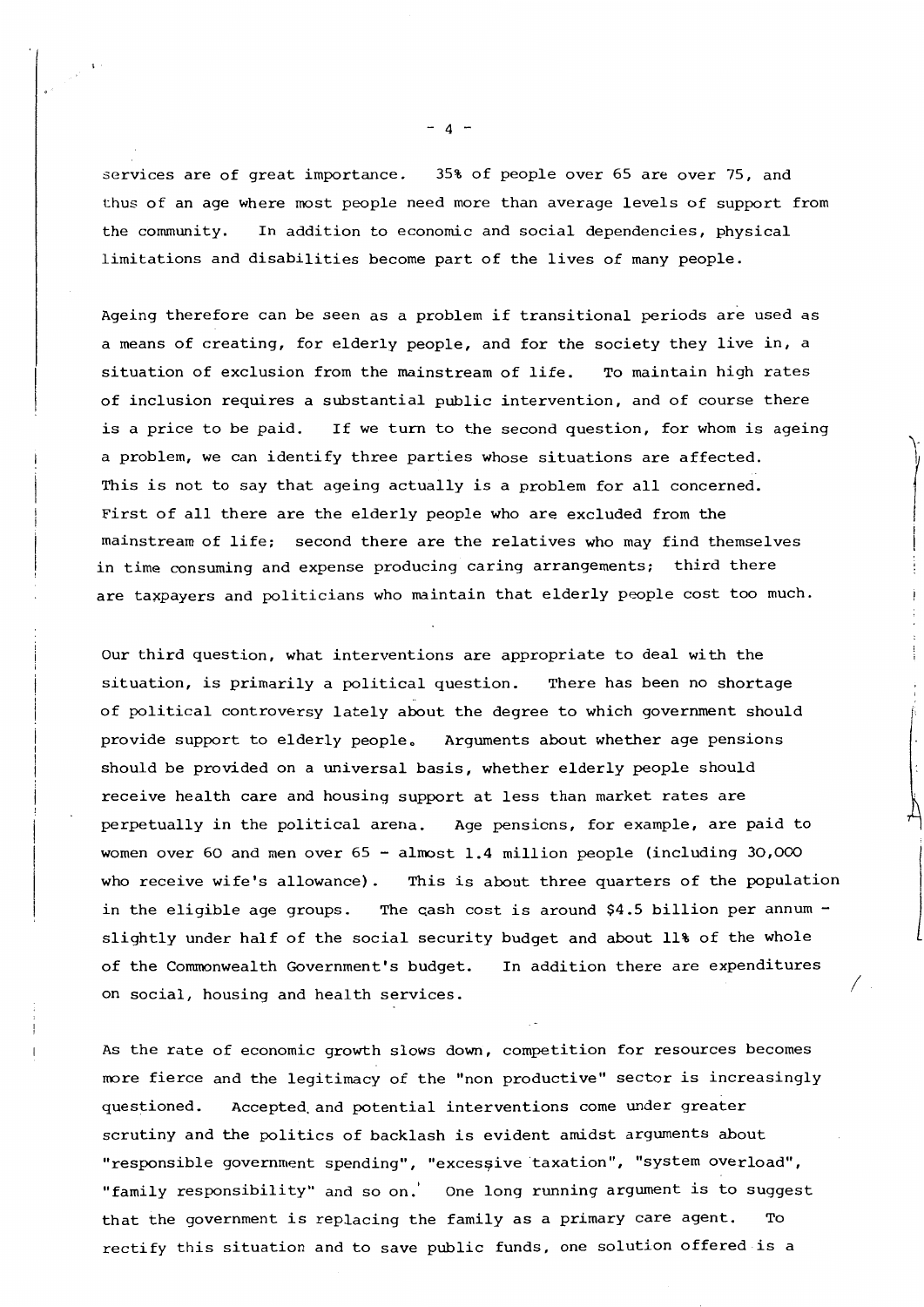diminution of publc services and a thrusting upon the family of greater responsibility for a primary caring function. It can be argued that many of the "problems" associated with ageing are largely political.

Defining what we mean by "old age" or "aged people" usually involves drawing an arbitrary chronological line. The first social scientist to publish a comprehensive study of aged persons in Australia, (Bertram Hutchinson) did so as recently as 1954, and in that study he developed a working definition which went like this :

> "old age begins at the point in an individual's life when he ceases to perform all those duties, and enjoy all those rights, which were his during mature adulthood, when he begins to take over a new system of rights and duties. There is no particular year at which this process begins for all individuals, for its onset will vary quite considerably according to the family setting of each person" .

From a policy or planning perspective this makes for a fairly amorphous target, and any specification of targets involves making a judgement on who is to be included and who is to be excluded.

Social policy is about interventionist activities which attempt to alter life chances. It is about a theory of benefits and their distribution, and in determining the distribution or redistribution of our social resources a conflict situation develops, and with it arguments about the relative responsibilities of "the state" "the taxpayer" "the family" "individuals" as if they were all discrete categories rather than integrated entities.

The basic social policy issues of how targets are set, of how strategies are planned, of how resources are allocated and of how results are assessed are primarily questions of values. Rarely does a (Federal) parliamentary sitting day go by without some Members telling us that we in Australia can not afford our welfare bill - that the taxpayer is being bled dry by people who cannot or will not provide for themselves and who thus have become dependent on the state. Yet dependency is not something that people seek out - people do not choose to become depepdent - rather dependency is socially structured and created, and the social consequence of ageing is cumulative exclusion of a significant number of people from income, jobs and meaningful roles in society.

 $-5 -$ 

 $\mathbf{I}$ 

!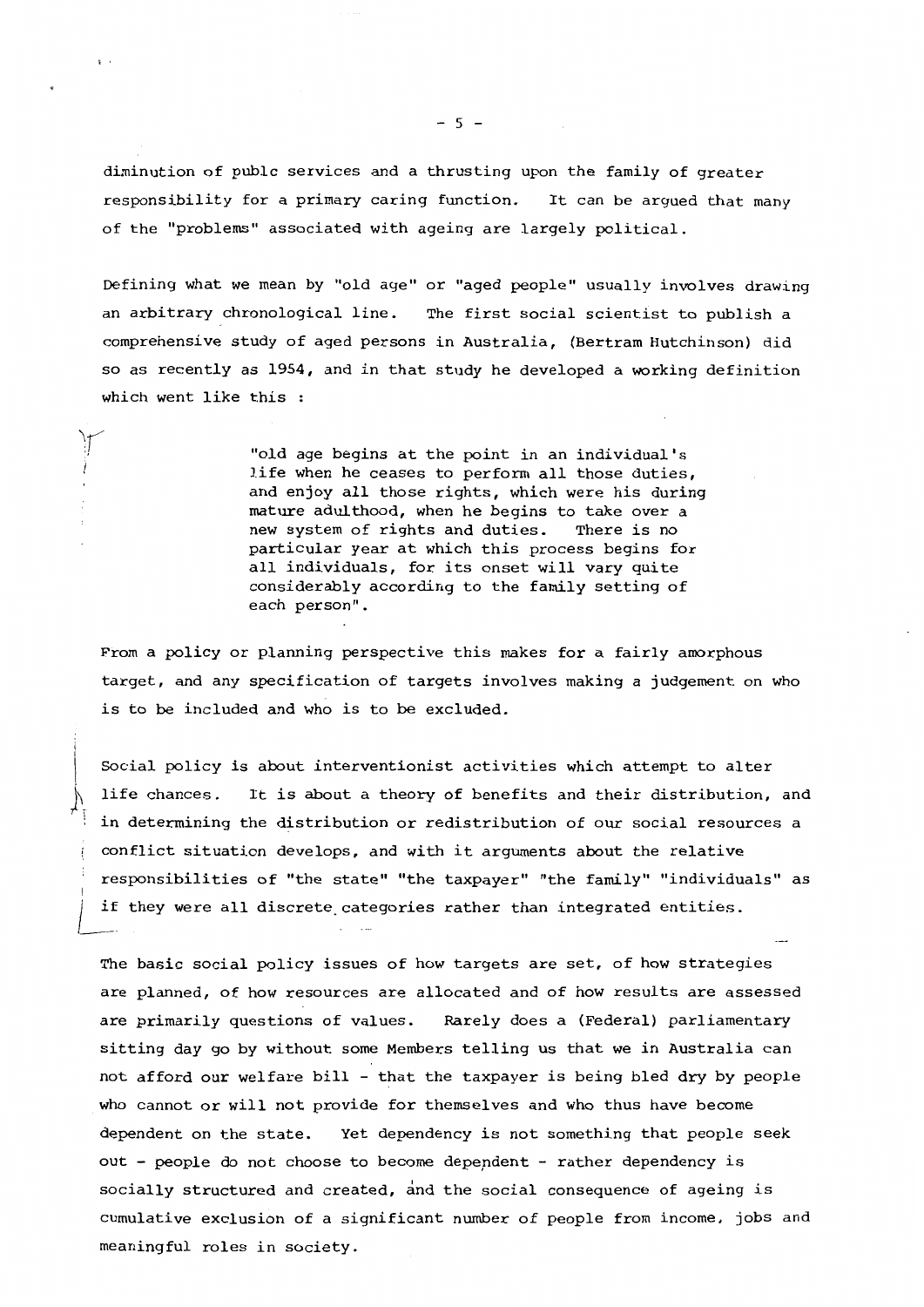We must note however that physiological and psychological changes do not occur consistently in the aged population, but as they do occur, they are sequential, and irreversible. The dependencies associated with ageing are chronic rather than transitional, and it is the way in which our socio-economic and sociomedical system affect these dependencies which tells us how effective our social policy is.

Through the Departments of Social Security, Health, Veterans Affairs, and Housing and Construction the Commonwealth Government allocates somewhere between \$5.8 billion and \$7.3 billion per annum for services for elderly people. This is between 15% and 18% of Commonwealth budget outlays. Now, some critics might argue that elderly people who constitute 9.6% of our population, yet receive 15 - 18%'of Commonwealth budget outlays, are getting more than their £air share. Any analysis of the data which illustrates the mantle of disadvantage which envelopes elderly people, in particular elderly women, will show that this is not so. But this is the very crux of social policy - planned intervention to allocate and redistribute resources in society. A political battle of competing interests - against a backdrop of social values, stated and unstated goals, and specific resources,determines our social policy outputs.

After a White House Conference on Ageing in the United States ten years ago, Richard Nixon announced a new national policy towards ageing and the aged. He specified four major goals

1. assuring an adequate income

 $\,$ 

 $\prod_{i=1}^{n} a_i$ 

- 2. assuring appropriate living arrangements
- 3. assuring independence and dignity
- 4. assuring institutional responsiveness and a new attitude towards ageing

Having these goals spelt out does not guarantee-political action. It does, however, contrast with the situation in Australia where we have never had clearly articulated national policy goals, nor any overall national policy on ageing. The Americans have legislation in the form of an Older Americans Act which attempts to deal comprehensively with the elderly population. The Act, passed in 1965, was initially designed to stimulate the development of needed services for the elderly. Massive'co-ordination problems have since emerged with eighty federal programs providing or financing services. These involve twenty three different federal agencies in seventeen departments each having

 $\sim 6 -$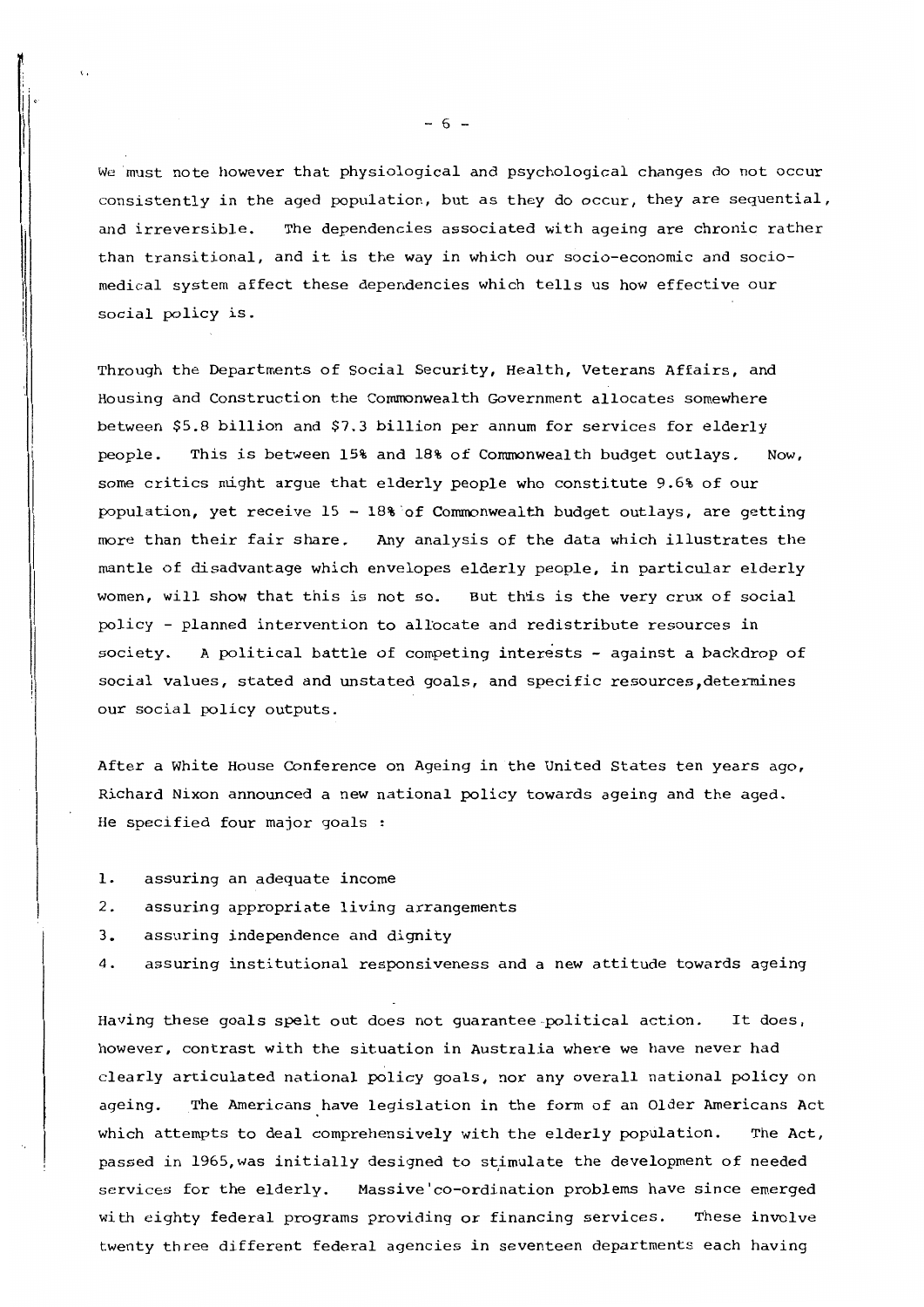separate authorizations and appropriations. The U.S.A. of course, is not alone **in having** co-ordination headaches, as Peter Sinnett's comments below indicate.

Despite our lack of national policy goals, we do have a plethora of services delivered by quite a range of instrumentalities.

- Income maintenance services are designed to ensure a basic regular income. In the public sector there are age pensions, fringe benefits, and various allowances and concessions. In the private sector there are private pension schemes and also certain concessions.
- Health services are geared, not only to elderly people, but to the whole population. Elderly people, however, are greater users of medical services than all others except children under 5, and they are the greatest users of hospital services. Health services cover a wide spectrum of government provided services, services provided by non-profit bodies, services provided on a commercial basis; and the debates about financing health services have filled our Hansards and our newspapers for much of the past decade with no sign of easing up.
- Accommodation services have been developed to provide both residential institutional and self-contained accommodation. Government funds **provide** self-contained accommodation directly through Housing Commissions, and residential care facilities in certain nursing homes; government subsidises non-government welfare agencies in their provision of selfcontained units, nursing home beds and hostel beds; about 8% of elderly people rent in the private market, and for developers there seems to be a boom in building for the affluent elderly. A significant number of elderly people (see below, p. 10) live with relatives.
- Domiciliary services are provided to support people who wish to live in their own homes. If successful, the services will help keep people in a familiar environment, keep them out of more expensive institutional care and improve their quality of life. Services such as home help services, home nursing services and meals on wheels are provided under a wide variety of auspices - sometimes by government, sometimes by non-' government non-profit welfare agencies, sometimes by commercial enterprises and sometimes by volunteers, neighbours, friends and family.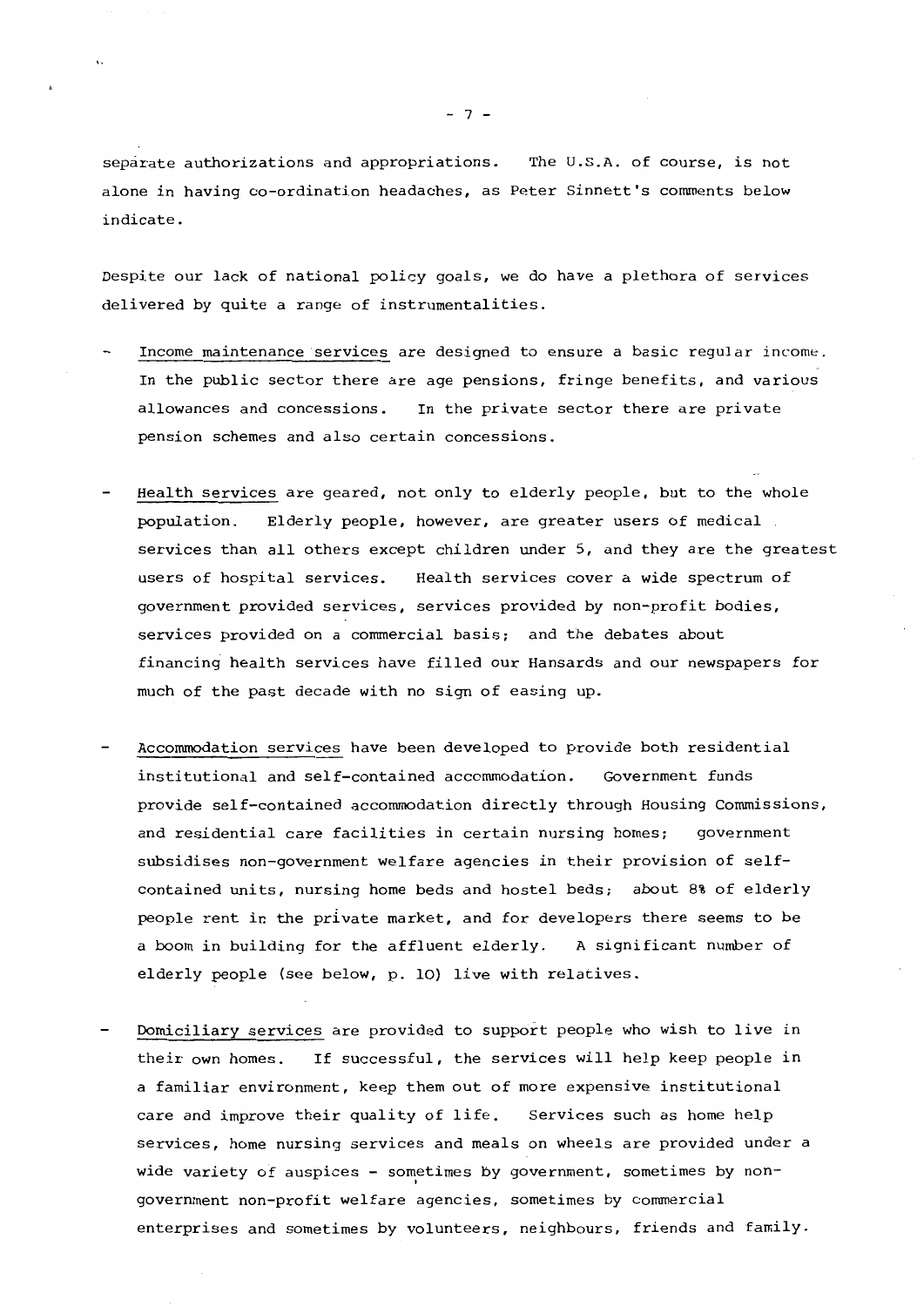I have outlined these services, not so we can now assess them in terms of adequacy, equity, or efficiency, but rather to illustrate that provision cuts right across our social institutions and right across our society. In the rough description just given we can note four major systems which deliver services to elderly people.

First, there is the statutory system. This comprises government provided and operated services. They may be costly, but in their favour is the argument that they can provide on a universal basis - they are publicly supported by the majority of the population who are notin need, so that a minority of the population, who are in need, can receive services.

Second, there is the commercial system. There services are bought and sold at a price that the market will bear. Apart from most housing, there are few pure commercial services - most medical and hospital services are subsidized, though at the top end, private nursing home and private nursing services have a commercial market.

Third, there is the non-government welfare sector - sometimes called the voluntary sector. This is a large and complex web of organizations varying in size, scope, activity and interest. It is too diffuse to be regarded as a unified sector. Our research has identified 37,000 NGWOs in Australia, of which 4,000 deal with aged people. There are complex funding and service arrangements between NGWOs and government.

<sup>I</sup>j

Fourth, there is the informal system of social care. The help and support that family, friends and neighbours give one another is so often just taken for granted that it seldom enters discussions of service provision. We have no way of estimating the extent of informal help, but we are presently conducting studies on family care of elderly people and on volunteer activity. Informal supports include provision of care in the home of dependent and disabled people, young and *old:* transfers of material resources within families; provision of advice and psychological support in coping wih difficult situations.

These four systems, the statutory, the commercial, the non-government agencies, and the informal, intervene to provide supports, primarily to limit dependency. There are, of course, important value questions about where the responsibility lies. Should individuals be responsible for their own health and welfare?

- 8 -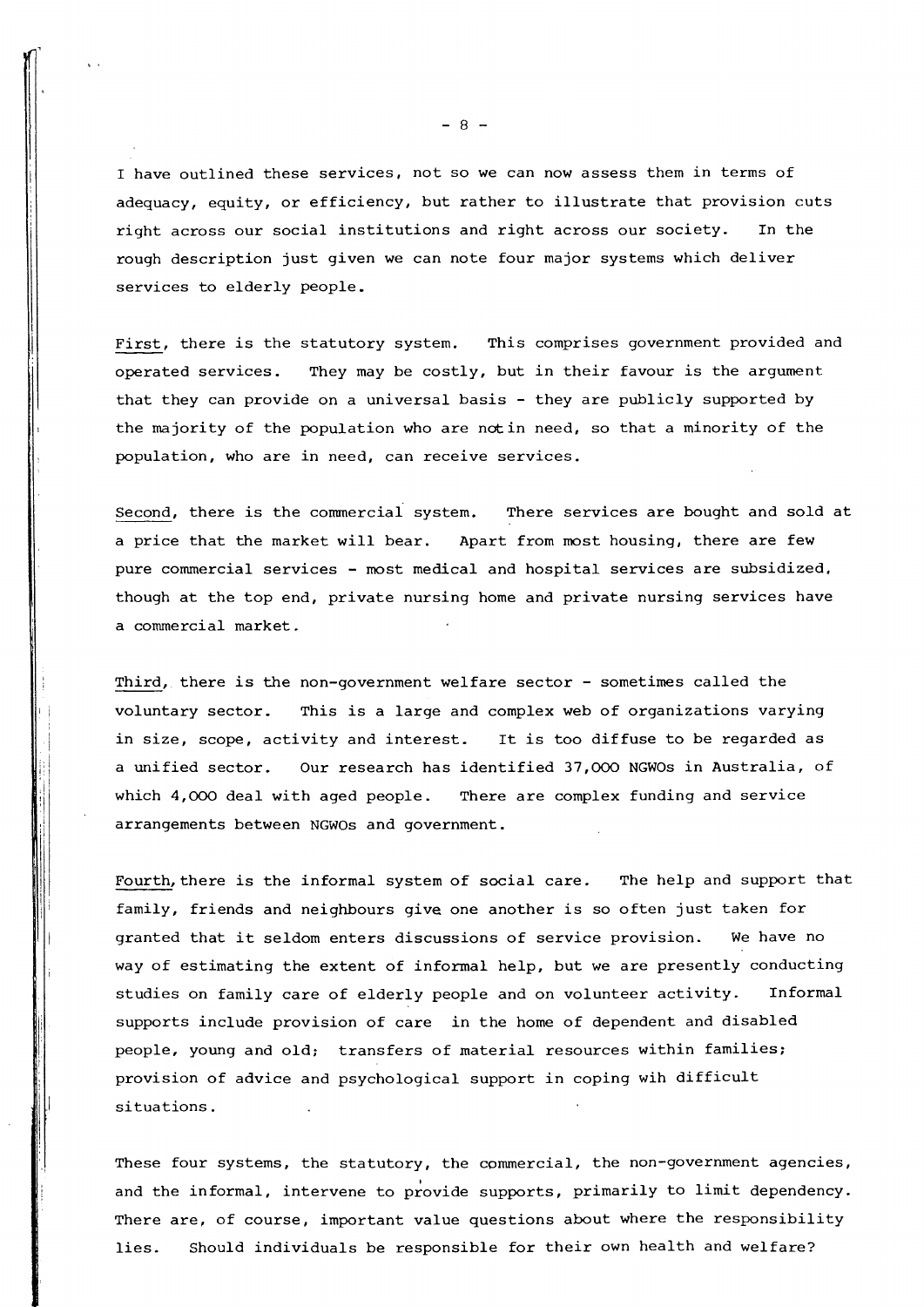How far must a situation deteriorate before government should step in? Should the state be primarily responsible for all risks? Should families care for their dependent members? What if elderly people have no family, or if their family does not have the resources to play the caring role?

Responsibility is a matter of balance, and can be discussed only in the light of the characteristics of the population in question and the nature and extent of their dependency.

If we just look at the Australian population for a moment we find that about 1.4 million people are aged 65 or more - 9.6% of the population. 50 years ago the proportion was  $6.5\%$  - in 50 years time it will be around  $13.5\%$  about the rate which prevails in·most of Europe to-day. Over this century life expectancy at birth has increased from 47 to 70 for males.and from 51 to 77 for females. Elderly people have less income than people in the population at large. 72% of elderly men earn less than half average weekly earnings, 92% of elderly women earn less than half A.W.E. For most (82% of those over 70) the main source of income is the age pension. One quarter of their income goes on food, 15% on transport and 12% on housing. Elderly people however travel less, make fewer daily journeys and one could argue that this is a form of exclusion from many activities. 70% of elderly people own their own homes and this proportion is declining. In the past 5 years the proportion renting in the private market has doubled - from 4% to 8%. On the health front, 77% of elderly people report one chronic condition, 50% report two. A very small number are bedridden, but 6% are housebound and a further 10% need assistance in getting out of the house. There has been a dramatic shift in labour force participation rates and in the past 15 years the percentage of males aged 65 and over in the labour force has declined from 23% to 11% - this applies to both full time and part time participation rates, and it is important when one considers the important role that part time work can play in the lives of elderly people.

As noted earlier, 35% of those over 65 are aged 75 or more. At the turn of the century the proportion was 25%. Most old people are women, of those over 75, 60% are women, 40% are men - as ages go up so does the proportion of women. Most men have a spouse. Most women do not. 65% of men over 70 have a spouse, but only 27% of women over 70 do. Widowhood and living alone are of greater significance for the more numerous female population.

- 9 -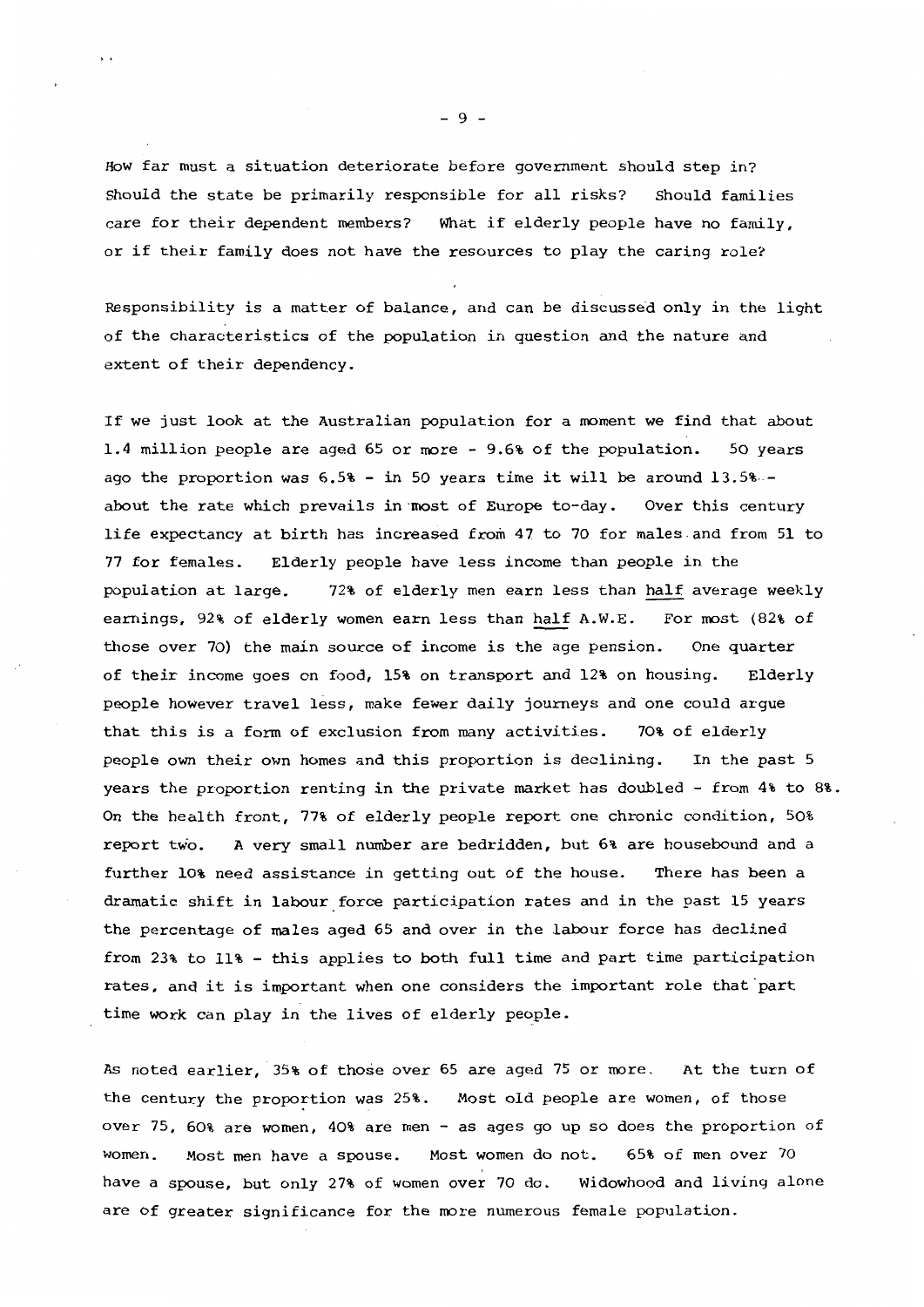$\alpha$  around 89% of males and around 82% of females aged 75 or more in Sydney live in private dwellings. The remainder live in nursing homes, homes for the aged, or hospitals. Of those in private dwellings living arrangements of males and females differ dramatically.

|         | living<br>alone | living<br>with<br>spouse | living<br>with<br>relatives |
|---------|-----------------|--------------------------|-----------------------------|
| Males   | 20              | 60                       | 20                          |
| Females | 42              | 16                       | 42                          |

## Percentage distribution, persons aged 75+ in private dwellings in Sydney (approximates)

Slightly more people over 75 live in institutional settings than with relatives. Before jumping to conclusions that families no longer care for their elderly it is important to note that families often simply do not have the capacity to provide adequate care.

Care is needed if elderly people find themselves in a state of dependency. As I said before, dependencies of ageing are chronic rather than transitional and in our society they are seldom legitimized.

Dependency is not an unambiguous term and means different things to different people - it has a specific meaning in demography - a very different meaning in the bio-medical world and again a different meaning in terms of social constructs. In a social or medical service sense Bruce Ford has defined dependency as "the necessity to seek the assistance of some of the services our society provides". This is a useful, but limited understanding. It takes dependency as a fait accompli and relates to services "after the event" as it were.

il ' ''

I I, I

> A broader understanding comes from a British social scientist, Alan Walker, who in examining the causes of dependency among the elderly identifies four types of dependency.

First there is life-cycle dependency which relates to the exclusion from